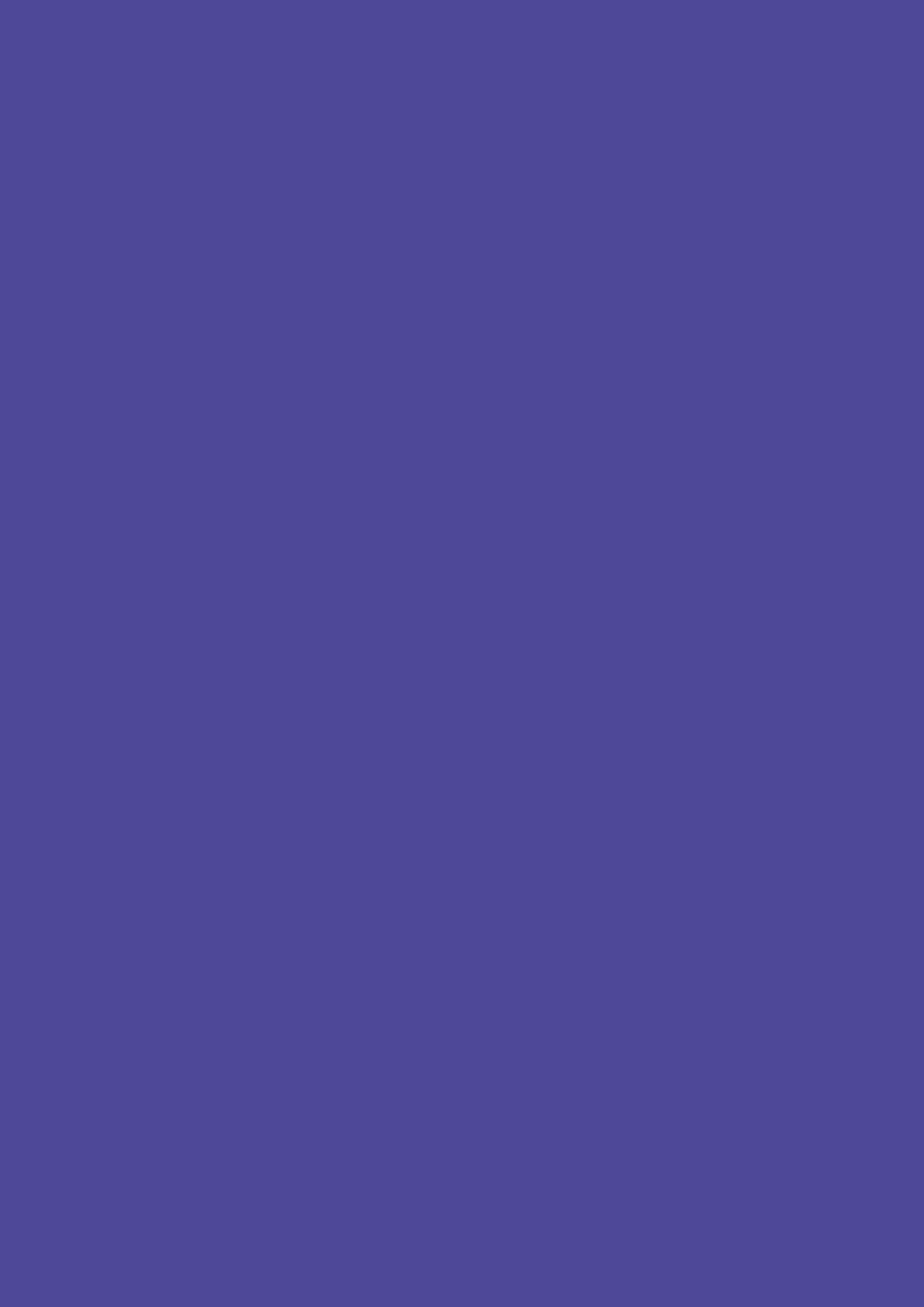## Welcome to FASTRefi®.

FASTRefi® is a streamlined refinancing solution that's faster and simpler than the traditional process.

FASTRefi® allows you to gain access to your new loan in days, rather than weeks.

Once approved, gain access to your new loan in days, rather than weeks.



**It's faster** Access your new loan terms

and funds much sooner.



**It's easy** We handle the process for you.



### **It has no extra fees**

FASTRefi® costs borrowers no more than a standard refinance.



#### **It provides more certainty**

Have assurance of when your new loan will be activated.



### **It's trusted**

Thousands of people use FASTRefi® each month.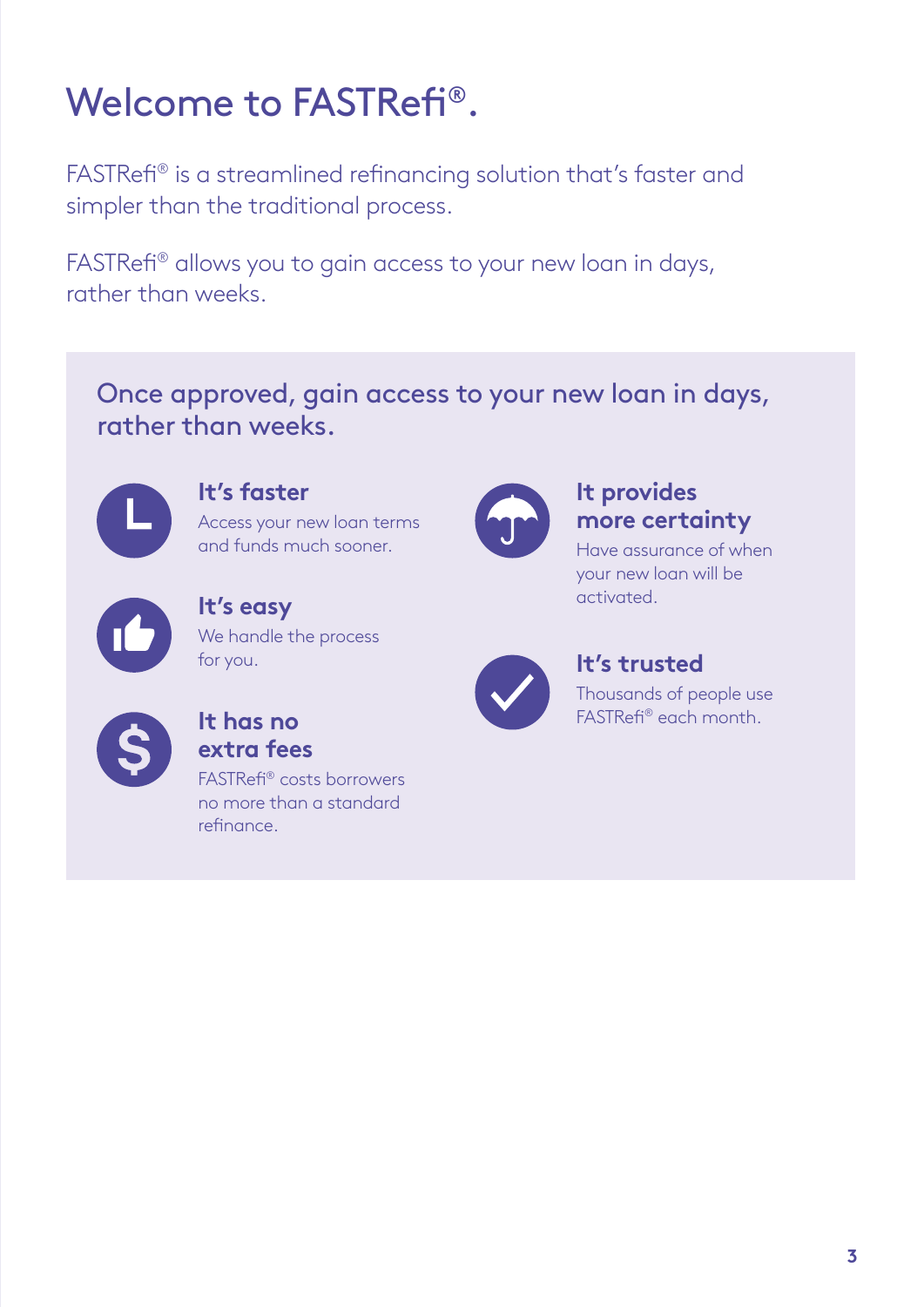## How FASTRefi® works.



## **Step 1 – Loan application.**

Complete your home loan application form and documentation as normal with your lender or broker.

Once your loan has been assessed and approved, we will send you the loan documentation pack.



## **Step 2 – Signing the loan documentation.**

Your loan documentation pack will include two FASTRefi<sup>®</sup> forms, the **Borrower's Acknowledgement, Undertaking and Payout Advice (BAUPA)** form and the **Irrevocable Authority form.** 

It's important that these two forms are completed accurately and returned with your other loan documents. There are instructions on each form to help you.

#### **Tips:**

- **•** It's essential to disclose ALL loans linked to the mortgage securing your current loan. This includes business loans, investment loans and guarantees.
- **•** Complete the forms accurately. Inaccurate information provided may lead to delays or additional funds being requested from you to settle your old loan. We may contact you for updated balances if there are any delays.
- **•** The sooner you return your signed loan documents, the sooner we can kickstart the FASTRefi® process.
- **•** Do not send the Discharge Authority to your existing lender. Sign and return it with the loan documents – we will handle this step for you.

#### **Important actions you need to take now:**

- **•** Cancel ALL direct debits linked to your old loan account.
- **•** Do not redraw any funds from the old loan account as we are using the current loan balance to calculate the payout figure needed to close your old loan.
- **•** If the loan being refinanced is a line of credit, you should not draw any additional funds from the account.
- **•** Continue paying your loan repayments until notified otherwise.

#### **Relax – your work is done!**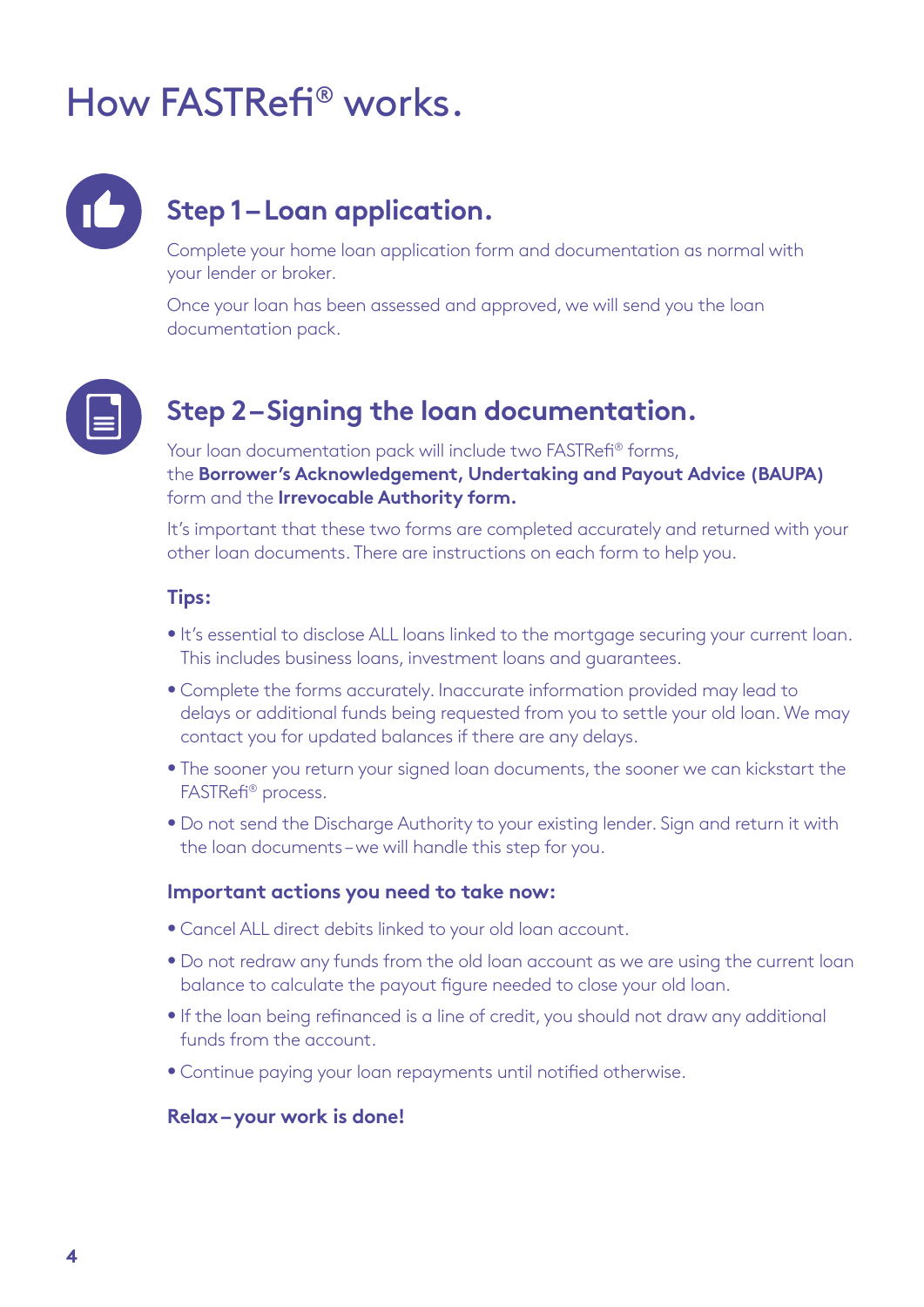## **Step 3 – Activation of your new loan.**

Once we have verified the signed documents you have returned, we are ready to activate your new loan. To ensure the old loan is paid out in full, we calculate an estimated payment to cover your old loan balance, accrued interest and fees.

After the payment is made to your old lender, your new loan is activated. You will begin to enjoy the features of your new loan and be able to access any additional funds if applicable.

#### **How is the estimated payout figure calculated?**

#### **The payout figure is made up of:**

The current loan balance

- + One month's interest payment amount
- + Current month accrued interest
- + The outgoing lender's estimated discharge fee of \$350
- + \$500 buffer to cover any other fees and charges.

#### **Tips:**

- **•** The estimated payout figure will appear higher than your current loan balance so that interest charges and fees up to the date of payout will be fully paid.
- **•** The buffer amount is included to help cover any unforeseen charges from your old loan.
- **• The buffer is not a fee. Any surplus funds from the payment to your old loan will be returned to you following settlement (after Step 4).**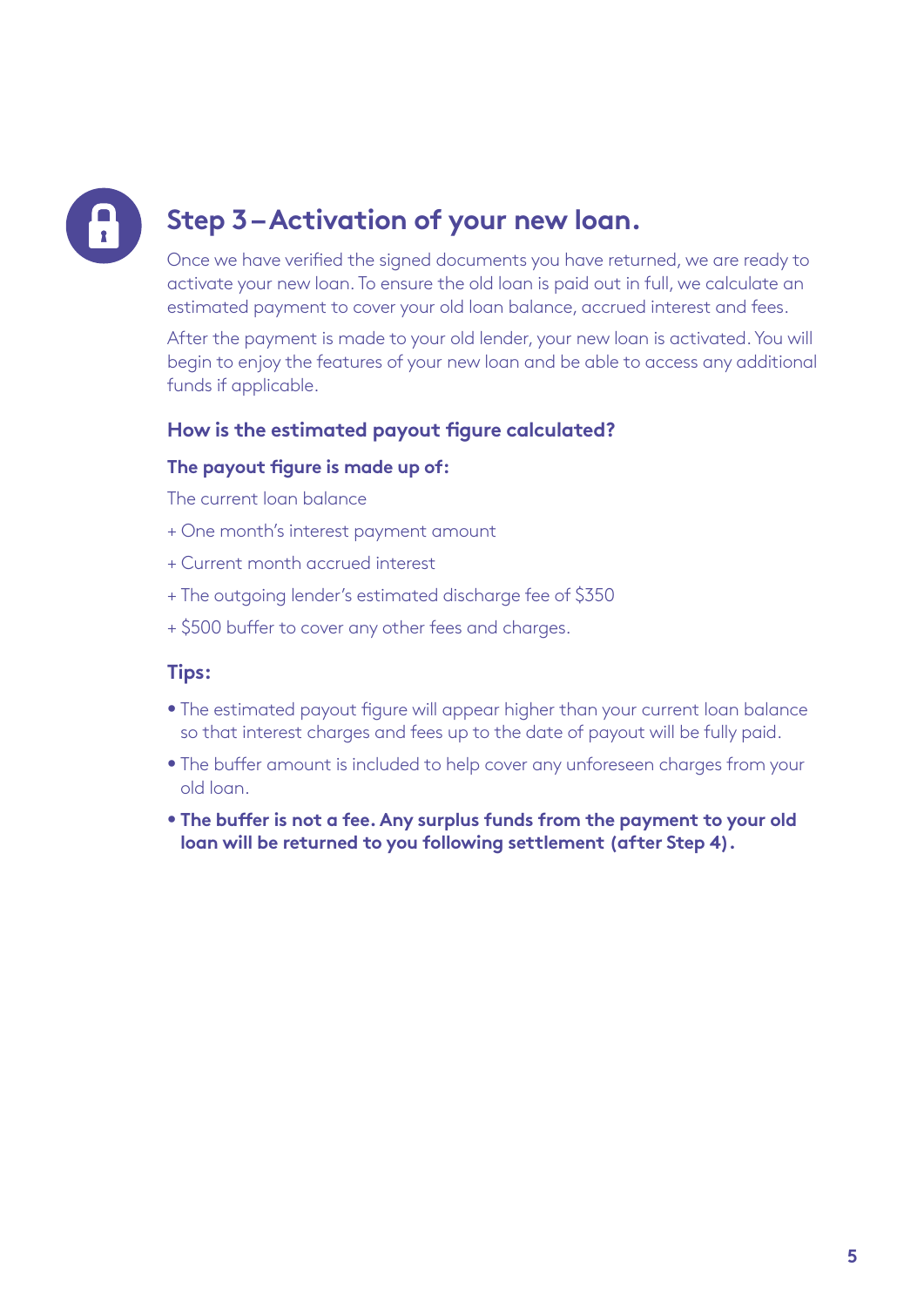

## **Step 4 – Settlement of your old loan.**

The final step in the process is settlement of the loan with your old lender. This is where we transfer the mortgage from your old lender to us.

When settlement is completed, your old lender will automatically transfer any surplus funds to the account you nominated. Settlement can take a few weeks for your old lender to complete.

#### **Tips:**

- **•** Still seeing your old loan account in your online banking? There's no need to worry if you notice interest accumulating on both your old and new loan accounts, as the interest charges on your old loan should be backdated to when the payment was made to it.
- **•** Watch your nominated account for any surplus funds being returned to you.
- **•** To check the final interest charges and fees for your old loan, you can check the closed accounts in your old lender's internet banking.
- **•** Your old lender should send you a final statement once your account is closed. The statement should show the balance paid out, plus any interest or fees charged. You may receive the statement in the mail or through your internet banking.